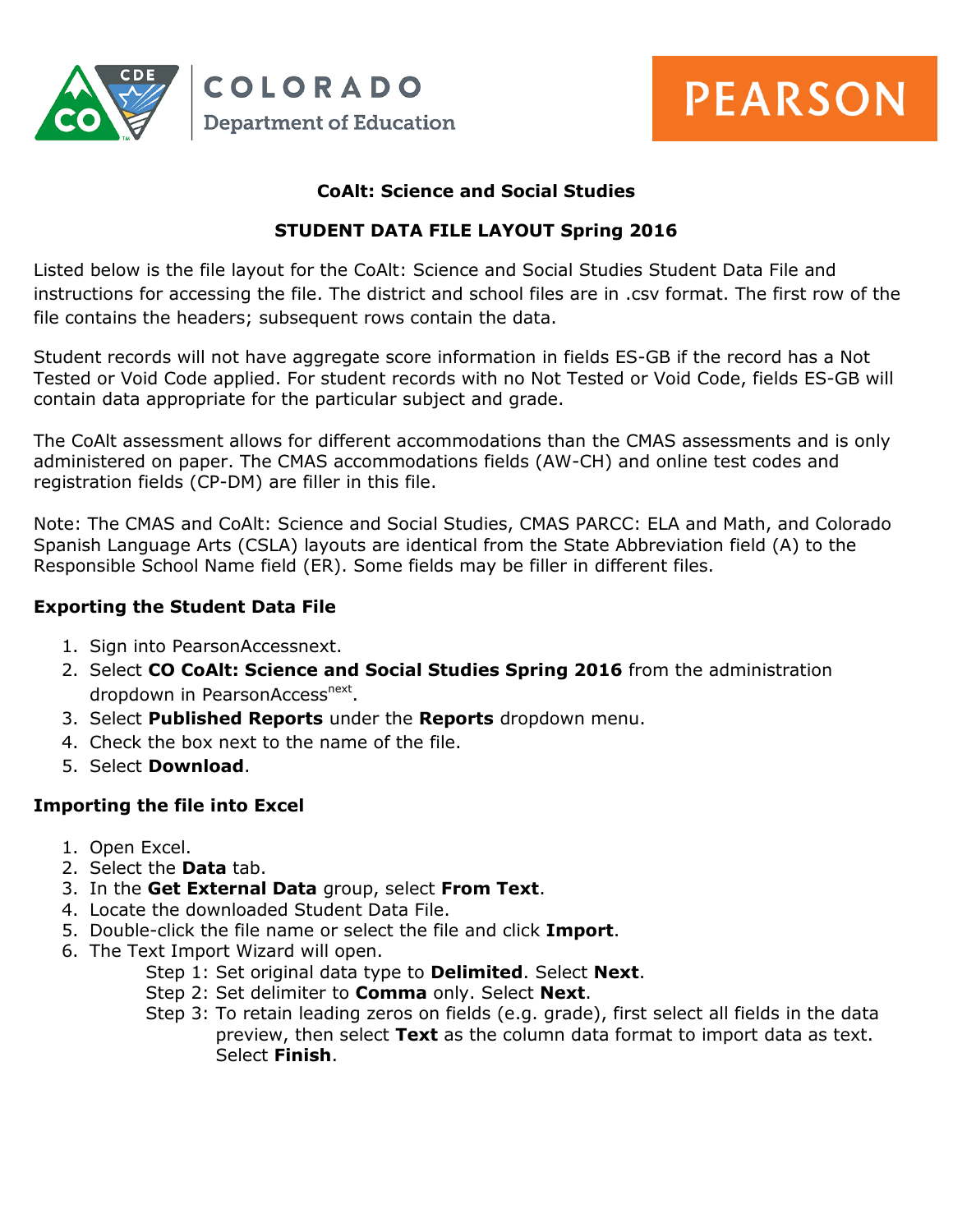| <b>Column</b>             | <b>Header Names</b><br>(displayed in the data file) | <b>Field Description</b>                                                                                                                                | <b>Valid Values</b>                                                                   |
|---------------------------|-----------------------------------------------------|---------------------------------------------------------------------------------------------------------------------------------------------------------|---------------------------------------------------------------------------------------|
| $\boldsymbol{\mathsf{A}}$ | StateAbbreviation                                   | State's 2 character abbreviation                                                                                                                        | $CO = Colorado$                                                                       |
| $\, {\bf B}$              | <b>TestingDistrictCode</b>                          | The Testing District responsible for<br>administering the test for a student<br>whose results would be reported to<br>the Responsible District.         | $A-Z$<br>$0 - 9$                                                                      |
| $\mathsf{C}$              | <b>TestingSchoolCode</b>                            | The Testing School responsible for<br>administering the test for a student<br>whose results would be reported to<br>the Responsible School/Institution. | $A-Z$<br>$0 - 9$                                                                      |
| D                         | ResponsibleDistrictCode                             | The district responsible for specific<br>educational services and/or<br>instruction of the student.                                                     | $A-Z$<br>$0 - 9$                                                                      |
| E                         | ResponsibleSchoolCode                               | Also known as the Reporting District<br>The school responsible for specific<br>educational services and/or<br>instruction of the student.               | $A-Z$<br>$0 - 9$                                                                      |
| F                         | StateStudentIdentifier                              | A unique number or alphanumeric<br>code assigned to a student by a state<br>or any other entity                                                         | $A-Z$<br>$0 - 9$<br>No embedded spaces                                                |
| G                         | LocalStudentIdentifier                              | A unique number or alphanumeric<br>code assigned to a student by a<br>school system or any other entity                                                 | $A-Z$<br>$0 - 9$<br>No embedded spaces<br><b>Blank</b>                                |
| H                         | PearsonStudentIdentifier                            | Unique Pearson Student Identifier                                                                                                                       | <b>System Generated</b>                                                               |
| J.                        | <b>LastOrSurname</b>                                | The full legal last name borne in<br>common by members of a family.                                                                                     | $A-Z$<br>$0 - 9$<br>' (Standard Apostrophe)<br><b>Embedded Spaces</b>                 |
| ı                         | <b>FirstName</b>                                    | The full legal first name given to a<br>person at birth, baptism, or through<br>legal change.                                                           | $A-Z$<br>$0 - 9$<br>' (Standard Apostrophe)<br><b>Embedded Spaces</b>                 |
| $\mathsf K$               | <b>MiddleName</b>                                   | A full legal middle name given to a<br>person at birth, baptism, or through<br>legal change.                                                            | $A-Z$<br>$0 - 9$<br>' (Standard Apostrophe)<br><b>Embedded Spaces</b><br><b>Blank</b> |
| L                         | <b>Birthdate</b>                                    | The year, month and day on which a<br>person was born.                                                                                                  | YYYY-MM-DD                                                                            |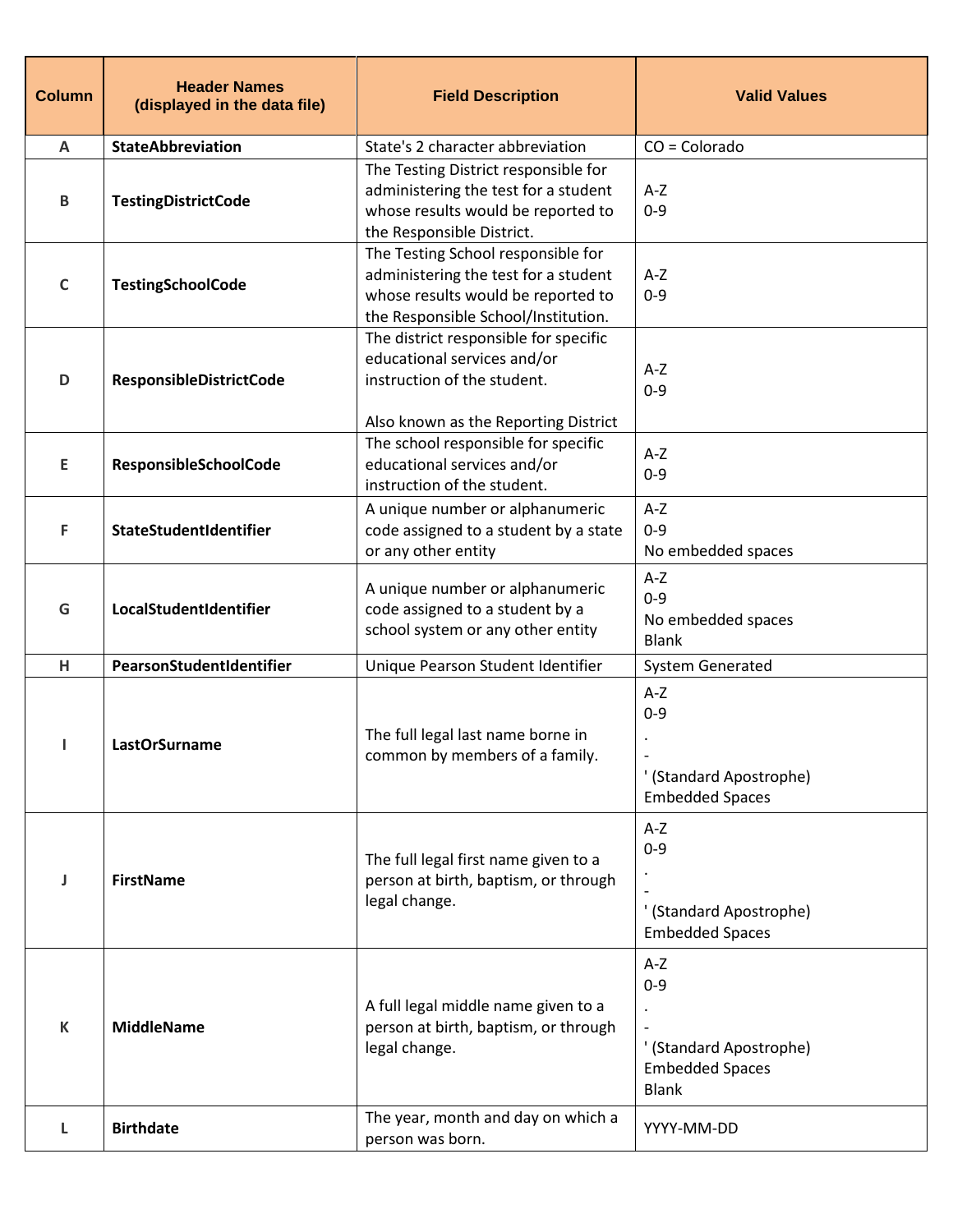| <b>Column</b> | <b>Header Names</b><br>(displayed in the data file) | <b>Field Description</b>                                                                                                                                                                                                                                                           | <b>Valid Values</b>                                                                                               |
|---------------|-----------------------------------------------------|------------------------------------------------------------------------------------------------------------------------------------------------------------------------------------------------------------------------------------------------------------------------------------|-------------------------------------------------------------------------------------------------------------------|
| M             | <b>Sex</b>                                          | The concept describing the biological<br>traits that distinguish the males and<br>females of a species.                                                                                                                                                                            | $M = Male$<br>$F =$ Female                                                                                        |
| $\mathsf{N}$  | DateMostRecentlyEnrolledinUS<br>(StateField1)       | Date most recently enrolled in US<br>YYYY-MM-DD                                                                                                                                                                                                                                    | YYYY-MM-DD (Expected character<br>$length = 10$<br><b>Blank</b>                                                   |
|               | <b>Student Registration</b>                         |                                                                                                                                                                                                                                                                                    | <b>Administration Level Demographics</b>                                                                          |
| $\mathbf 0$   | <b>GradeLevelWhenAssessed</b>                       | The grade level of a student when<br>assessed.                                                                                                                                                                                                                                     | $04$ = Fourth grade<br>$05$ = Fifth grade<br>$07 =$ Seventh grade<br>$08$ = Eighth grade<br>$11$ = Eleventh grade |
| P             | <b>HispanicOrLatinoEthnicity</b>                    | An indication that the person traces<br>his or her origin or descent to<br>Mexico, Puerto Rico, Cuba, Central<br>and South America, and other<br>Spanish cultures, regardless of race.                                                                                             | $Y = Yes$<br>$N = No$<br><b>Blank</b>                                                                             |
| Q             | AmericanIndianOrAlaskaNative                        | A person having origins in any of the<br>original peoples of North and South<br>America (including Central America),<br>and who maintains cultural<br>identification through tribal<br>affiliation or community attachment.                                                        | $Y = Yes$<br>$N = No$<br><b>Blank</b>                                                                             |
| R             | Asian                                               | A person having origins in any of the<br>original peoples of the Far East,<br>Southeast Asia, or the Indian<br>Subcontinent. This area includes, for<br>example, Cambodia, China, India,<br>Japan, Korea, Malaysia, Pakistan, the<br>Philippine Islands, Thailand, and<br>Vietnam. | $Y = Yes$<br>$N = No$<br><b>Blank</b>                                                                             |
| S             | <b>BlackOrAfricanAmerican</b>                       | A person having origins in any of the<br>black racial groups of Africa.                                                                                                                                                                                                            | $Y = Yes$<br>$N = No$<br><b>Blank</b>                                                                             |
| Т             | NativeHawaiianOrOtherPacificIsI<br>ander            | A person having origins in any of the<br>original peoples of Hawaii, Guam,<br>Samoa, or other Pacific Islands.                                                                                                                                                                     | $Y = Yes$<br>$N = No$<br><b>Blank</b>                                                                             |
| $\mathsf U$   | White                                               | A person having origins in any of the<br>original peoples of Europe, Middle<br>East, or North Africa.                                                                                                                                                                              | $Y = Yes$<br>$N = No$<br><b>Blank</b>                                                                             |
| $\mathsf{V}$  | <b>Filler</b>                                       |                                                                                                                                                                                                                                                                                    |                                                                                                                   |
| W             | <b>TwoOrMoreRaces</b>                               | A person having origins in any of<br>more than one of the racial groups.                                                                                                                                                                                                           | $Y = Yes$<br>$N = No$<br><b>Blank</b>                                                                             |
| X             | EnglishLearner                                      | A student who is Non English<br>Proficient (NEP) or Limited English<br>Proficient (LEP)                                                                                                                                                                                            | $Y = Yes$<br>$N = No$<br><b>Blank</b>                                                                             |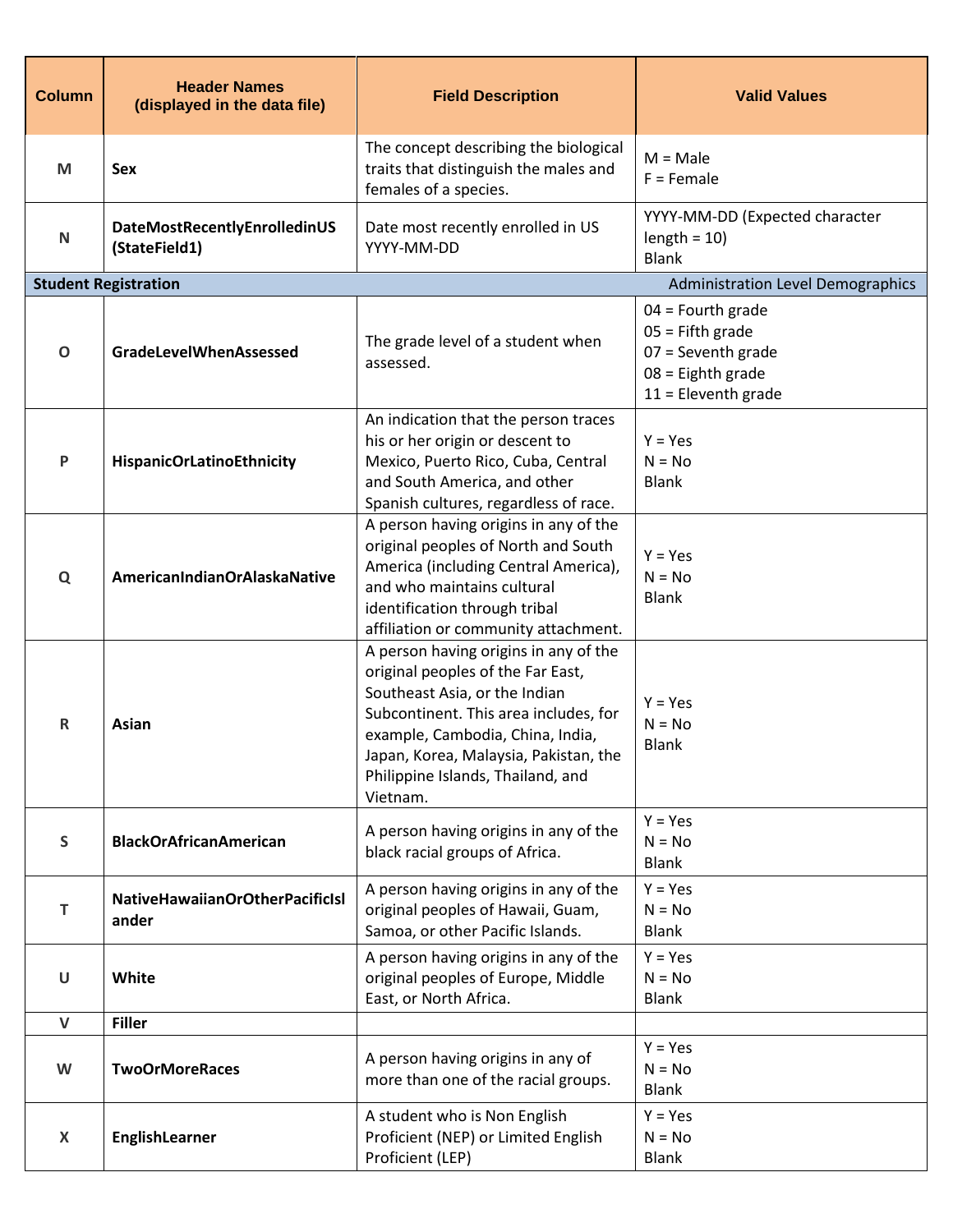| <b>Column</b> | <b>Header Names</b><br>(displayed in the data file) | <b>Field Description</b>                                                                                                                                                                                                                                                                                                                                                                                                                                                                                                                                                                                                                                                                                    | <b>Valid Values</b>                           |
|---------------|-----------------------------------------------------|-------------------------------------------------------------------------------------------------------------------------------------------------------------------------------------------------------------------------------------------------------------------------------------------------------------------------------------------------------------------------------------------------------------------------------------------------------------------------------------------------------------------------------------------------------------------------------------------------------------------------------------------------------------------------------------------------------------|-----------------------------------------------|
| Y             | <b>Filler</b>                                       |                                                                                                                                                                                                                                                                                                                                                                                                                                                                                                                                                                                                                                                                                                             |                                               |
| Z             | GiftedandTalented                                   | An indication that the student is<br>participating in and served by a<br>Gifted/Talented program.                                                                                                                                                                                                                                                                                                                                                                                                                                                                                                                                                                                                           | $Y = Yes$<br>$N = No$<br><b>Blank</b>         |
| AA            | <b>MigrantStatus</b>                                | Persons who are, or whose parents<br>or spouses are, migratory agricultural<br>workers, including migratory dairy<br>workers, or migratory fishers, and<br>who, in the preceding 36 months, in<br>order to obtain, or accompany such<br>parents or spouses, in order to<br>obtain, temporary or seasonal<br>employment in agricultural or fishing<br>work (A) have moved from one LEA<br>to another; (B) in a state that<br>comprises a single LEA, have moved<br>from one administrative area to<br>another within such LEA; or (C) reside<br>in an LEA of more than 15,000 square<br>miles, and migrate a distance of 20<br>miles or more to a temporary<br>residence to engage in a fishing<br>activity. | $Y = Yes$<br>$N = No$<br><b>Blank</b>         |
| AB            | EconomicDisadvantageStatus                          | An indication that the student met<br>the State criteria for classification as<br>having an economic disadvantage.                                                                                                                                                                                                                                                                                                                                                                                                                                                                                                                                                                                          | $Y = Yes$<br>$N = No$<br><b>Blank</b>         |
| AC            | <b>StudentWithDisabilities</b>                      | If a student has a disability and an<br>IEP, they are automatically covered<br>by Section 504. If a student has an<br>IEP and needs academic<br>interventions, this should be included<br>in their IEP. The IEP is required to<br>address ALL of a student's needs that<br>are related to the disability. - See<br>more at:<br>http://www.wrightslaw.com/blog/?p<br>=122#sthash.J6Jglx6v.dpuf                                                                                                                                                                                                                                                                                                               | <b>IEP</b><br>504<br>$N = No$<br><b>Blank</b> |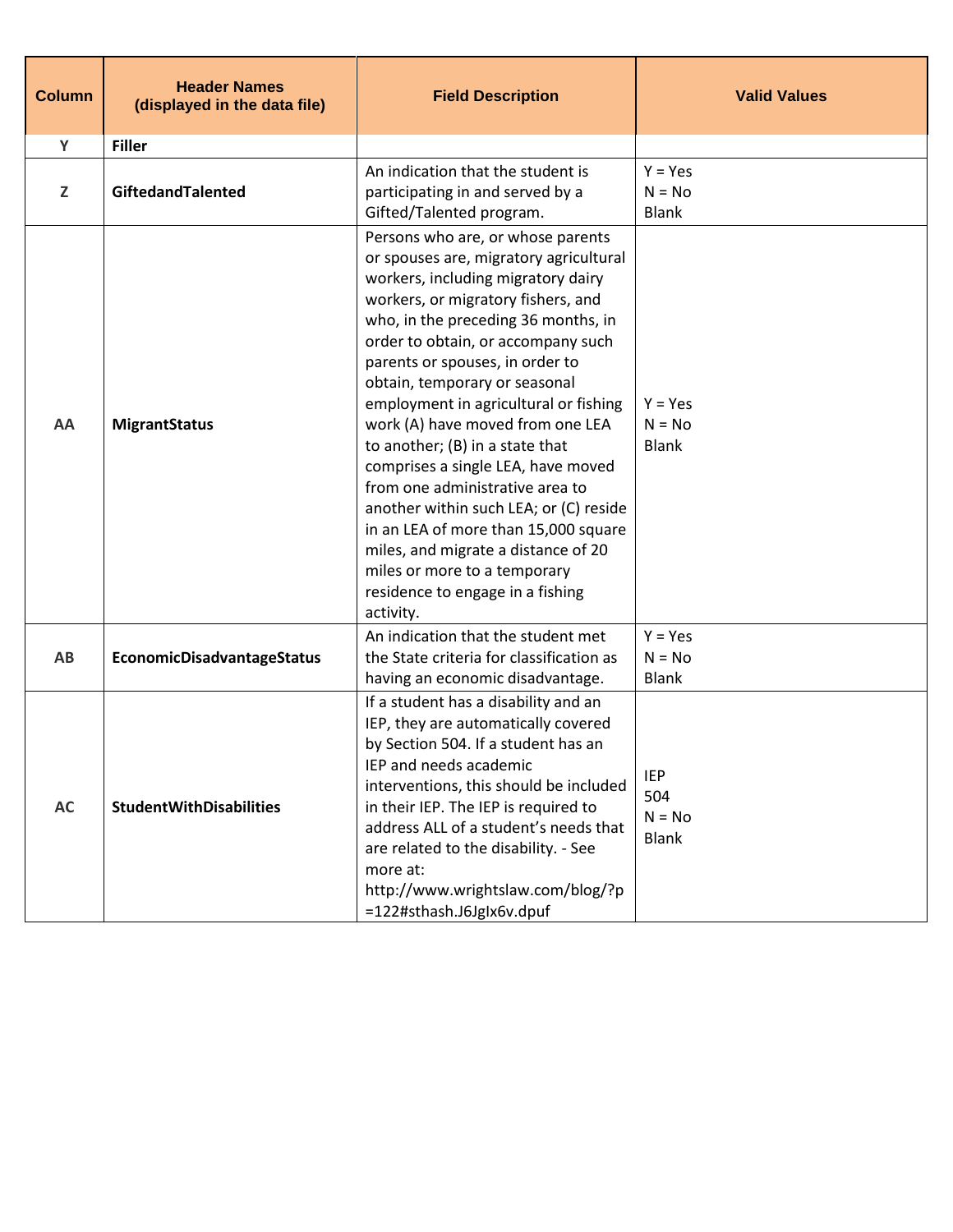| <b>Column</b> | <b>Header Names</b><br>(displayed in the data file) | <b>Field Description</b>                                                                                                                                                                                                                                                                                                                              | <b>Valid Values</b>                                                                                                                                                                                                                                                                                                                                                                                                                               |
|---------------|-----------------------------------------------------|-------------------------------------------------------------------------------------------------------------------------------------------------------------------------------------------------------------------------------------------------------------------------------------------------------------------------------------------------------|---------------------------------------------------------------------------------------------------------------------------------------------------------------------------------------------------------------------------------------------------------------------------------------------------------------------------------------------------------------------------------------------------------------------------------------------------|
| <b>AD</b>     | PrimaryDisabilityType                               | The major or overriding disability<br>condition that best describes a<br>person's impairment.                                                                                                                                                                                                                                                         | <b>AUT = Autism</b><br>DB = Deaf-blindness<br>DD = Developmental delay<br><b>EMN</b> = Emotional disturbance<br>HI = Hearing impairment<br>ID = Intellectual Disability<br>MD = Multiple disabilities<br>NC - Not Collected<br>OI = Orthopedic impairment<br>OHI = Other health impairment<br>SLD = Specific learning disability<br>SLI = Speech or language impairment<br>TBI = Traumatic brain injury<br>VI = Visual impairment<br><b>Blank</b> |
| AE            | <b>Homeless</b>                                     | Flag if the student meets the criteria<br>of a homeless individual according to<br>the 2001 McKinney-Vento<br>reauthorization Act.<br>Value is left justified                                                                                                                                                                                         | $0 = No$<br>$3$ = Yes and is in the physical custody of<br>a parent or guardian<br>$4$ = Yes and is not in the physical<br>custody of a parent or guardian<br>(unaccompanied youth)<br><b>Blank</b>                                                                                                                                                                                                                                               |
| <b>AF</b>     | LanguageBackground                                  | Student's language background.<br>Value is left justified                                                                                                                                                                                                                                                                                             | $A-Z$<br>0<br>Three letter language Code<br>$000 = N/A$<br>blank<br>Valid values listed in the Language<br>Background Code List available at:<br>http://www.cde.state.co.us/DataPipeli<br>ne/org_language_codes.asp                                                                                                                                                                                                                               |
| AG            | <b>LanguageProficiency</b>                          | A student's English language<br>proficiency is described by his or her<br>ability to speak, listen, read, and<br>write in English. English Learners<br>(ELs) must have an English<br>Proficiency rating entered (1, 2, or 3)<br>and non-EL students must be coded<br>as 0 or 4. Former English Learners are<br>coded as 5.<br>Value is left justified | $0 = Not Applicable$<br>1 = NEP - Non English Proficient<br>2 = LEP - Limited English Proficient<br>3 = FEP - Fluent English Proficient<br>4 = PHLOTE - English Proficient<br>5 = FELL - Former ELL<br><b>Blank</b>                                                                                                                                                                                                                               |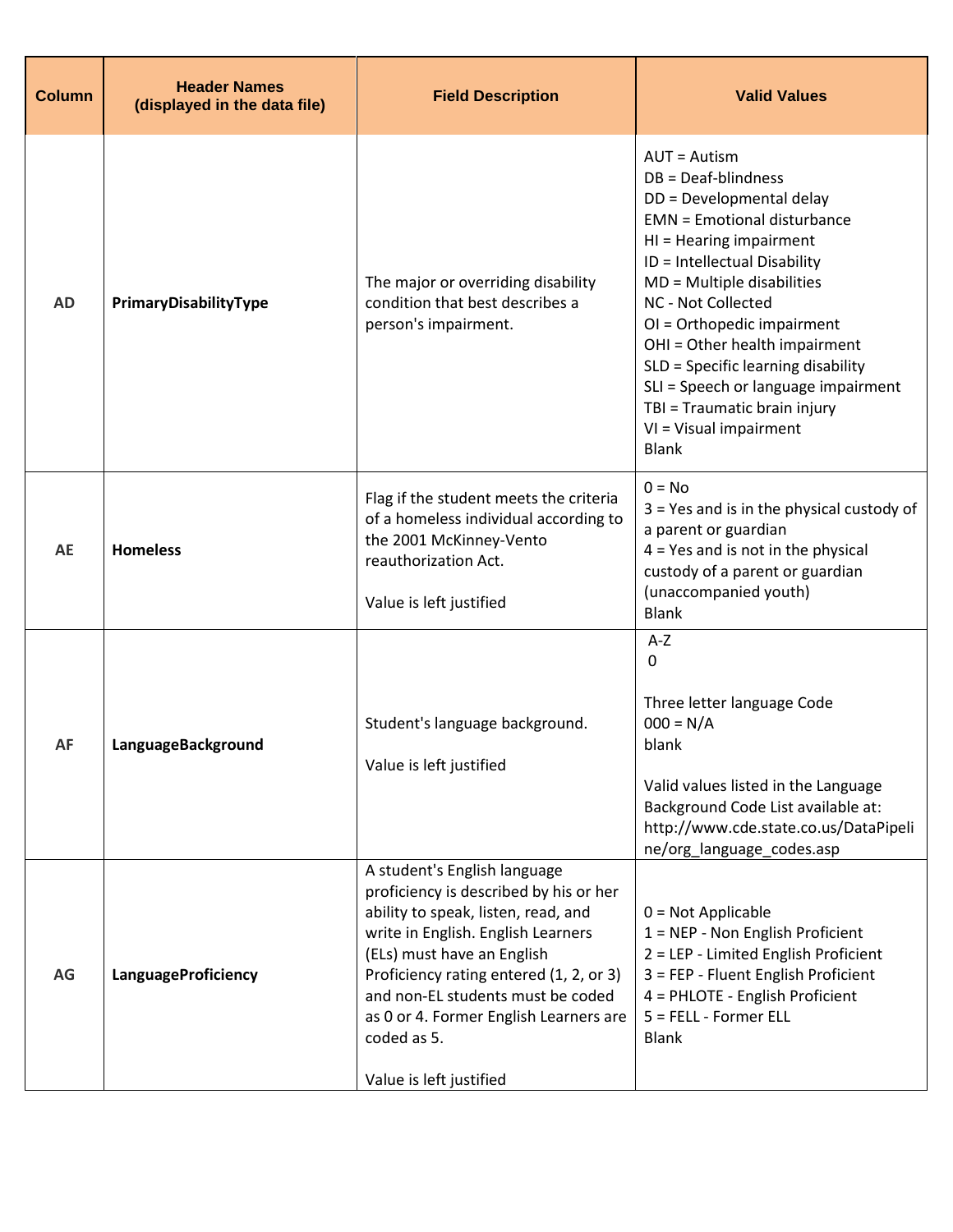| <b>Column</b>                  | <b>Header Names</b><br>(displayed in the data file) | <b>Field Description</b>                                                                                                                                                                               | <b>Valid Values</b>                                                                                                                                                                                   |
|--------------------------------|-----------------------------------------------------|--------------------------------------------------------------------------------------------------------------------------------------------------------------------------------------------------------|-------------------------------------------------------------------------------------------------------------------------------------------------------------------------------------------------------|
| AH                             | <b>Bilingual</b>                                    | This one digit field indicates whether<br>the student is currently enrolled in a<br>bilingual program, is in the<br>monitoring period, or is exited.<br>Value is left justified                        | $0 = No$<br>$1 = Yes$<br>2 = Re-designated Monitored Y1<br>3 = Re-designated Monitored Y2<br>$4$ = Exited Y3<br>5 = Not in Bilingual Program, Parent<br>Choice<br><b>Blank</b>                        |
| AI                             | <b>ESLStatus</b>                                    | This one digit field indicates whether<br>the student is currently enrolled in an<br>English as a Second Language<br>program, is in the monitoring period,<br>or is exited.<br>Value is left justified | $0 = No$<br>$1 = Yes$<br>2 = Re-designated Monitored Y1<br>3 = Re-designated Monitored Y2<br>$4$ = Exited Y3<br>5 = Not in ESL Program, Parent Choice<br><b>Blank</b>                                 |
| <b>AJ</b>                      | Title1                                              | Student receives Title 1 funding.<br>Value is left justified                                                                                                                                           | $0 = No$<br>$1 = Yes$<br><b>Blank</b>                                                                                                                                                                 |
| AK                             | Immigrant<br>(Optional field)                       | As defined by USDE under Section<br>3301(6) Title III.<br>Value is left justified                                                                                                                      | $0 = No$<br>$1 = Yes$<br><b>Blank</b>                                                                                                                                                                 |
| <b>AL</b>                      | ColoradoContinuously                                | Student has resided in Colorado<br>continuously since 10/1/2013<br>Value is left justified                                                                                                             | $0 = No$<br>$1 = Yes$<br><b>Blank</b>                                                                                                                                                                 |
| <b>AM</b>                      | ContinuousinDistrictandSchool                       | Student has been enrolled in the<br>district and/or school continuously<br>since 10/1/2015<br>Value is left justified                                                                                  | 1 = Yes, continuously enrolled in both<br>this school and district<br>$2 =$ Continuously enrolled in the<br>district, but not this school<br>3 = Not continuous in district or school<br><b>Blank</b> |
| <b>AN</b>                      | <b>Expelled</b>                                     | Student is expelled from school or<br>district<br>Value is left justified                                                                                                                              | $0 = No$<br>$1 =$ Expelled<br><b>Blank</b>                                                                                                                                                            |
| AO                             | <b>StateField</b>                                   | States to use as filler field                                                                                                                                                                          |                                                                                                                                                                                                       |
| <b>Test Registration</b>       |                                                     |                                                                                                                                                                                                        |                                                                                                                                                                                                       |
| <b>Test Level</b><br><b>AP</b> | <b>Filler</b>                                       |                                                                                                                                                                                                        |                                                                                                                                                                                                       |
| <b>AQ</b>                      | <b>Filler</b>                                       |                                                                                                                                                                                                        |                                                                                                                                                                                                       |
| <b>AR</b>                      | <b>Filler</b>                                       |                                                                                                                                                                                                        |                                                                                                                                                                                                       |
| <b>AS</b>                      | <b>Filler</b>                                       |                                                                                                                                                                                                        |                                                                                                                                                                                                       |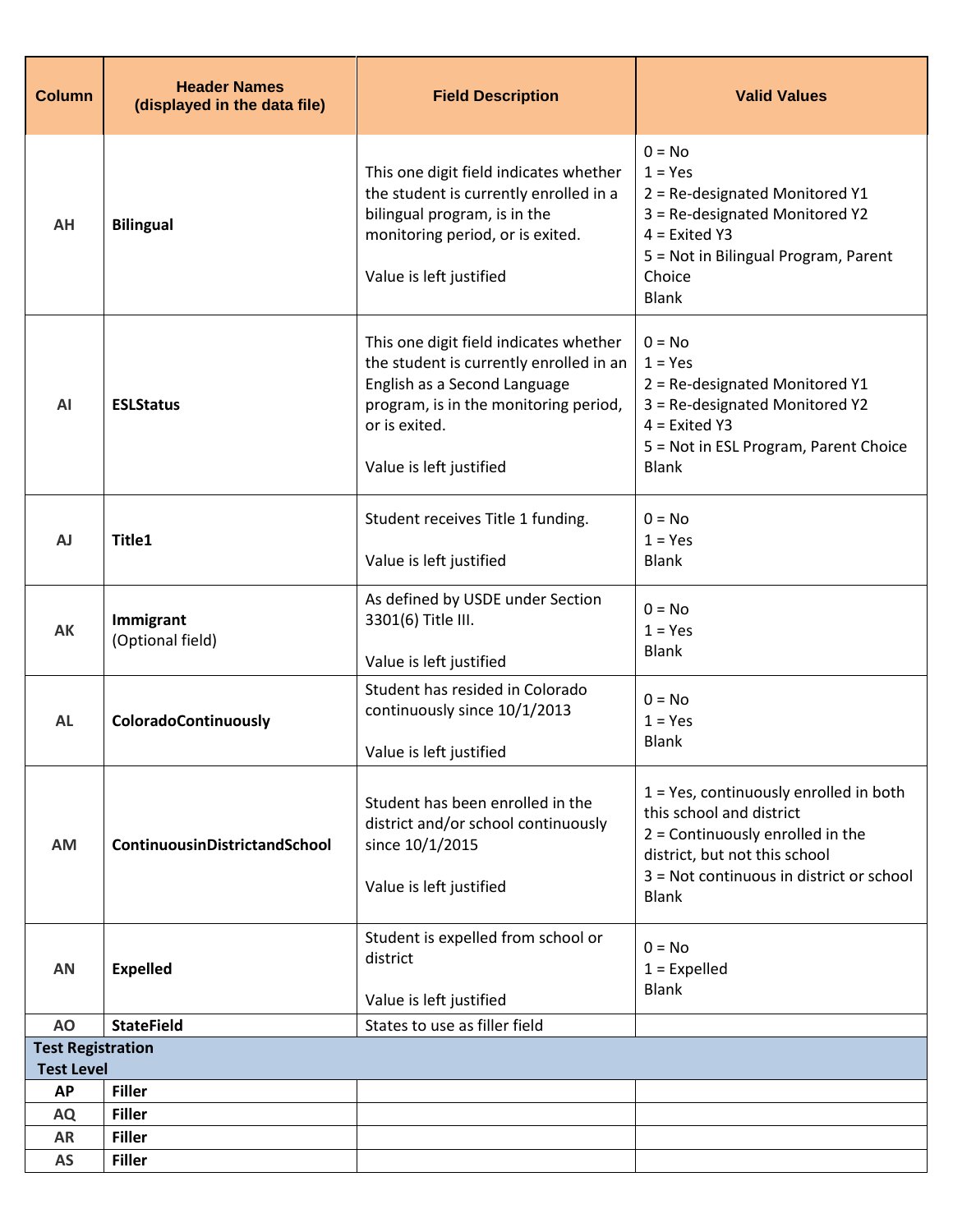| <b>Column</b>                 | <b>Header Names</b><br>(displayed in the data file) | <b>Field Description</b>              | <b>Valid Values</b>                            |
|-------------------------------|-----------------------------------------------------|---------------------------------------|------------------------------------------------|
| AT                            | <b>TestCode</b>                                     | Identifier assigned to the test name. | Soc04A<br>Sci05A<br>Soc07A<br>Sci08A<br>SciHSA |
| <b>AU</b>                     | <b>Filler</b>                                       |                                       |                                                |
| AV                            | <b>Filler</b>                                       |                                       |                                                |
|                               | <b>CMAS Accommodations Fields</b>                   |                                       |                                                |
| AW                            | <b>Filler</b>                                       |                                       |                                                |
| <b>AX</b>                     | <b>Filler</b>                                       |                                       |                                                |
| <b>AY</b>                     | <b>Filler</b>                                       |                                       |                                                |
| <b>AZ</b>                     | <b>Filler</b>                                       |                                       |                                                |
| <b>BA</b>                     | <b>Filler</b>                                       |                                       |                                                |
| <b>BB</b>                     | <b>Filler</b>                                       |                                       |                                                |
| <b>BC</b>                     | <b>Filler</b>                                       |                                       |                                                |
| <b>BD</b><br><b>BE</b>        | <b>Filler</b>                                       |                                       |                                                |
| <b>BF</b>                     | <b>Filler</b><br><b>Filler</b>                      |                                       |                                                |
| <b>BG</b>                     | <b>Filler</b>                                       |                                       |                                                |
| <b>BH</b>                     | <b>Filler</b>                                       |                                       |                                                |
| B <sub>l</sub>                | <b>Filler</b>                                       |                                       |                                                |
| <b>BJ</b>                     | <b>Filler</b>                                       |                                       |                                                |
| <b>BK</b>                     | <b>Filler</b>                                       |                                       |                                                |
| <b>BL</b>                     | <b>Filler</b>                                       |                                       |                                                |
| <b>BM</b>                     | <b>Filler</b>                                       |                                       |                                                |
| <b>BN</b>                     | <b>Filler</b>                                       |                                       |                                                |
| <b>BO</b>                     | <b>Filler</b>                                       |                                       |                                                |
| <b>BP</b>                     | <b>Filler</b>                                       |                                       |                                                |
| <b>BQ</b>                     | <b>Filler</b>                                       |                                       |                                                |
| <b>BR</b>                     | <b>Filler</b>                                       |                                       |                                                |
| <b>BS</b>                     | <b>Filler</b>                                       |                                       |                                                |
| <b>BT</b>                     | <b>Filler</b>                                       |                                       |                                                |
| <b>BU</b>                     | <b>Filler</b>                                       |                                       |                                                |
| <b>BV</b>                     | <b>Filler</b>                                       |                                       |                                                |
| <b>BW</b>                     | <b>Filler</b>                                       |                                       |                                                |
| <b>BX</b>                     | <b>Filler</b>                                       |                                       |                                                |
| BY                            | <b>Filler</b>                                       |                                       |                                                |
| <b>BZ</b>                     | <b>Filler</b>                                       |                                       |                                                |
| CA                            | <b>Filler</b>                                       |                                       |                                                |
| CB                            | <b>Filler</b>                                       |                                       |                                                |
| cc                            | <b>Filler</b>                                       |                                       |                                                |
| CD                            | <b>Filler</b>                                       |                                       |                                                |
| $\mathsf{CE}% _{\mathcal{A}}$ | <b>Filler</b>                                       |                                       |                                                |
| CF                            | <b>Filler</b>                                       |                                       |                                                |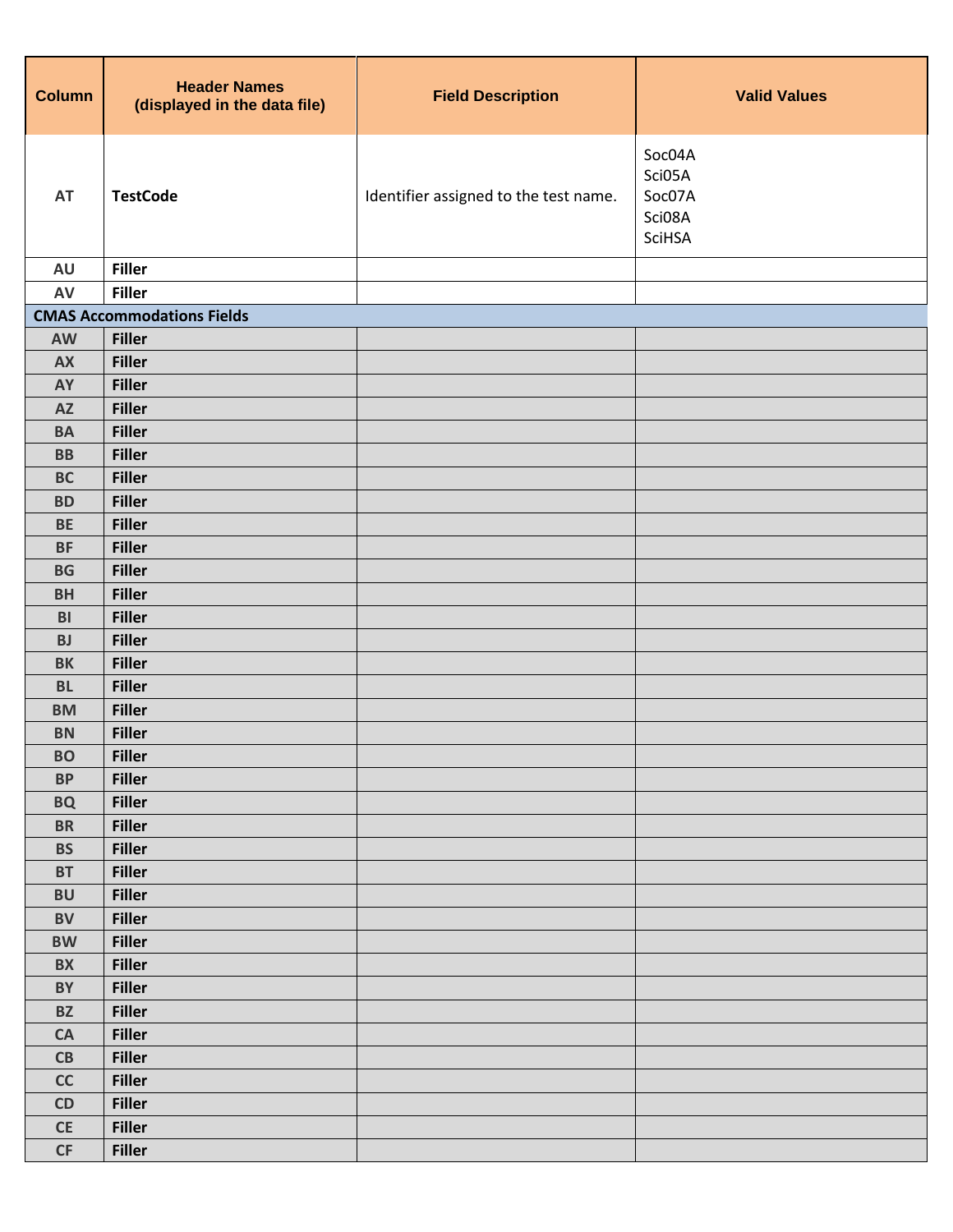| <b>Column</b>            | <b>Header Names</b><br>(displayed in the data file) | <b>Field Description</b>                                                                                  | <b>Valid Values</b>                   |
|--------------------------|-----------------------------------------------------|-----------------------------------------------------------------------------------------------------------|---------------------------------------|
| CG                       | <b>Filler</b>                                       |                                                                                                           |                                       |
| <b>CH</b>                | <b>Filler</b>                                       |                                                                                                           |                                       |
|                          | <b>Post Test Attempt Data</b>                       |                                                                                                           |                                       |
| CI                       | StudentTestUUID                                     | System generated unique identifier<br>assigned to the student test<br>collection                          | UUID (36 characters max)              |
| CJ                       | PaperFormID                                         |                                                                                                           | Alphanumeric<br><b>Blank</b>          |
| <b>CK</b>                | <b>Filler</b>                                       |                                                                                                           |                                       |
| CL                       | <b>Filler</b>                                       |                                                                                                           |                                       |
| <b>CM</b>                | <b>TotalTestItems</b>                               | Total number of questions/items on<br>a administered test                                                 | $000 - 999$<br><b>Blank</b>           |
| <b>CN</b>                | TestAttemptednessFlag                               | Flag indicating the test attempt has<br>met the Colorado test attempt<br>criteria with 5 items attempted. | $Y = Yes$<br>$N = No$<br><b>Blank</b> |
| $\mathbf{CO}$            | TotalTestItemsAttempted                             | Total number of items attempted on<br>the test                                                            | $000 - 999$<br><b>Blank</b>           |
| CP                       | <b>Filler</b>                                       |                                                                                                           |                                       |
| <b>CQ</b>                | <b>Filler</b>                                       |                                                                                                           |                                       |
| <b>CR</b>                | <b>Filler</b>                                       |                                                                                                           |                                       |
| $\mathsf{CS}\phantom{0}$ | <b>Filler</b>                                       |                                                                                                           |                                       |
| <b>CT</b>                | <b>Filler</b>                                       |                                                                                                           |                                       |
| CU                       | <b>Filler</b>                                       |                                                                                                           |                                       |
| <b>CV</b>                | <b>Filler</b>                                       |                                                                                                           |                                       |
| <b>CW</b>                | <b>Filler</b>                                       |                                                                                                           |                                       |
| <b>CX</b>                | <b>Filler</b>                                       |                                                                                                           |                                       |
| <b>CY</b>                | <b>Filler</b>                                       |                                                                                                           |                                       |
| CZ                       | <b>Filler</b>                                       |                                                                                                           |                                       |
| <b>DA</b>                | <b>Filler</b>                                       |                                                                                                           |                                       |
| <b>DB</b>                | <b>Filler</b>                                       |                                                                                                           |                                       |
| <b>DC</b>                | <b>Filler</b>                                       |                                                                                                           |                                       |
| <b>DD</b>                | <b>Filler</b>                                       |                                                                                                           |                                       |
| <b>DE</b>                | <b>Filler</b>                                       |                                                                                                           |                                       |
| DF                       | <b>Filler</b>                                       |                                                                                                           |                                       |
| <b>DG</b>                | <b>Filler</b>                                       |                                                                                                           |                                       |
| <b>DH</b>                | <b>Filler</b>                                       |                                                                                                           |                                       |
| DI                       | <b>Filler</b>                                       |                                                                                                           |                                       |
| <b>DJ</b>                | <b>Filler</b>                                       |                                                                                                           |                                       |
| <b>DK</b>                | <b>Filler</b>                                       |                                                                                                           |                                       |
| <b>DL</b>                | <b>Filler</b>                                       |                                                                                                           |                                       |
| <b>DM</b>                | <b>Filler</b>                                       |                                                                                                           |                                       |
| <b>DN</b>                | <b>NotTestedCode</b>                                | Flag for Not Tested Reason                                                                                | $Y = Yes$<br><b>Blank</b>             |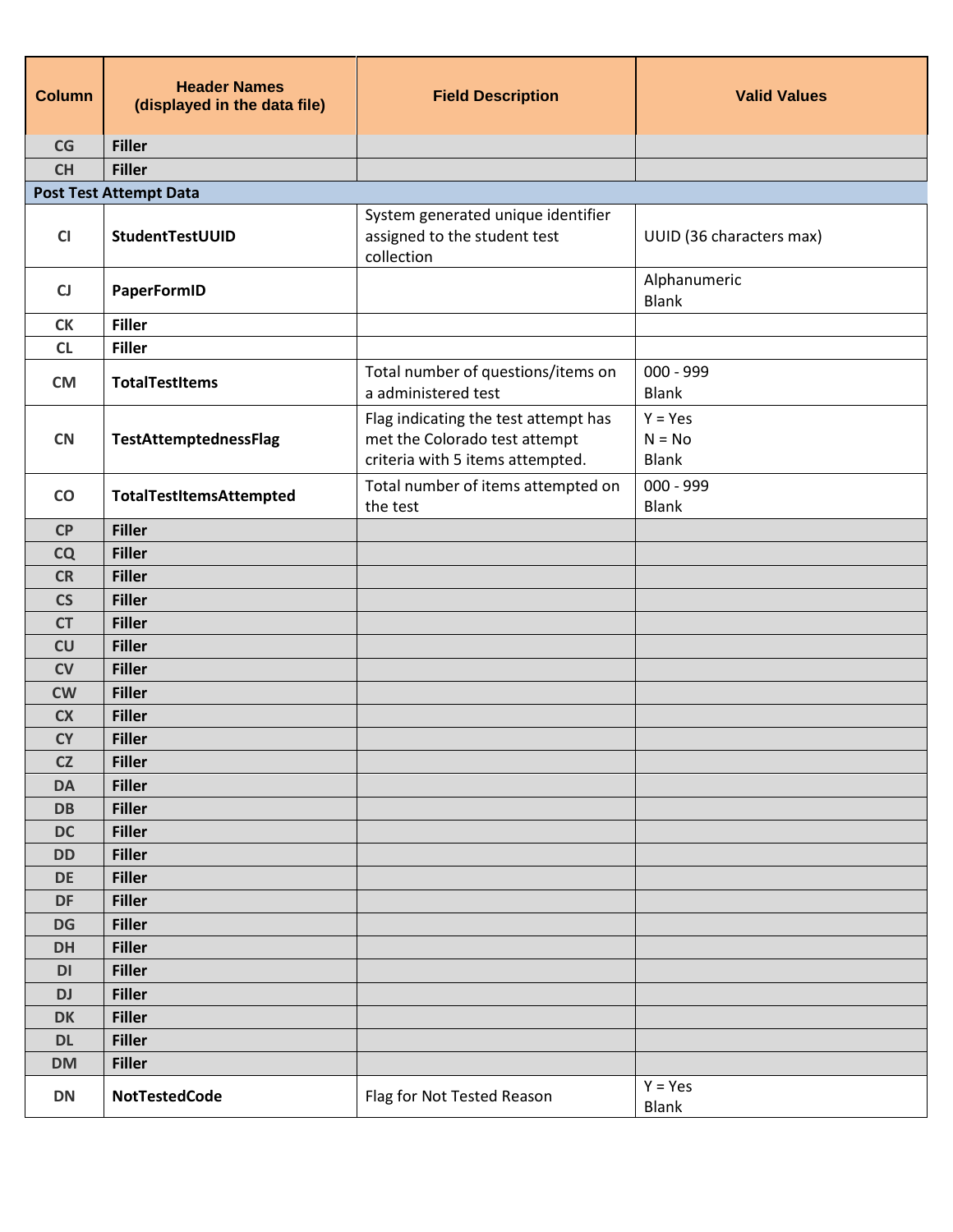| <b>Column</b> | <b>Header Names</b><br>(displayed in the data file) | <b>Field Description</b>                                                                                     | <b>Valid Values</b>                                                                                                                                                                                                                                                                                                                                                                              |
|---------------|-----------------------------------------------------|--------------------------------------------------------------------------------------------------------------|--------------------------------------------------------------------------------------------------------------------------------------------------------------------------------------------------------------------------------------------------------------------------------------------------------------------------------------------------------------------------------------------------|
| <b>DO</b>     | <b>NotTestedReason</b>                              | Reason the student did not test.                                                                             | $00 =$ Absent<br>01 = Took Other Assessment OR<br><b>Duplicate Registration/Attempt</b><br>02 = First Year in U.S. English<br>03 = Withdrew Before Completion<br>04 = Student Test Refusal<br>05 = State Use Only<br>06 = Misadministration<br>07 = Medical Exemption<br>08 = Part Time Public and Part Time<br>Home School Student<br>09 = Parent Excuse<br><b>Blank</b>                        |
| <b>DP</b>     | VoidScoreCode                                       | Flag for voiding the test attempt<br>score.                                                                  | $Y = Yes$<br><b>Blank</b>                                                                                                                                                                                                                                                                                                                                                                        |
| <b>DQ</b>     | VoidScoreReason                                     | Reason to void the test score.                                                                               | 01 = Took Other Assessment OR<br><b>Duplicate Registration/Attempt</b><br>02 = Interrupted and Not Completed<br>03 = Withdrew Before Completion<br>04 = Student Test Refusal<br>05 = Non-approved Accommodation<br>06 = Misadministration<br>07 = Medical Exemption<br>08 = Part Time Public and Part Time<br>Home School Student<br>09 = Parent Excuse<br>$10 =$ State Use Only<br><b>Blank</b> |
| <b>DR</b>     | <b>Filler</b>                                       |                                                                                                              |                                                                                                                                                                                                                                                                                                                                                                                                  |
| <b>DS</b>     | ShipReportSchoolCode                                | Not used for science and social<br>studies.                                                                  | <b>Blank</b>                                                                                                                                                                                                                                                                                                                                                                                     |
| <b>DT</b>     | <b>Filler</b>                                       |                                                                                                              |                                                                                                                                                                                                                                                                                                                                                                                                  |
| <b>DU</b>     | <b>Filler</b>                                       |                                                                                                              |                                                                                                                                                                                                                                                                                                                                                                                                  |
| <b>DV</b>     | <b>Filler</b>                                       |                                                                                                              |                                                                                                                                                                                                                                                                                                                                                                                                  |
| <b>DW</b>     | <b>ReportSuppressionCode</b>                        | If Report Suppression Action is non-<br>blank then Report Suppression Code<br>must be non-blank, else error. | 01 = Home School Student (Action 05)<br>02 = State Use (Exempt) (Action 02)<br>06 = Misadministration (Action 02 or<br>03)<br>10 = Expelled (Action 06)<br><b>Blank</b>                                                                                                                                                                                                                          |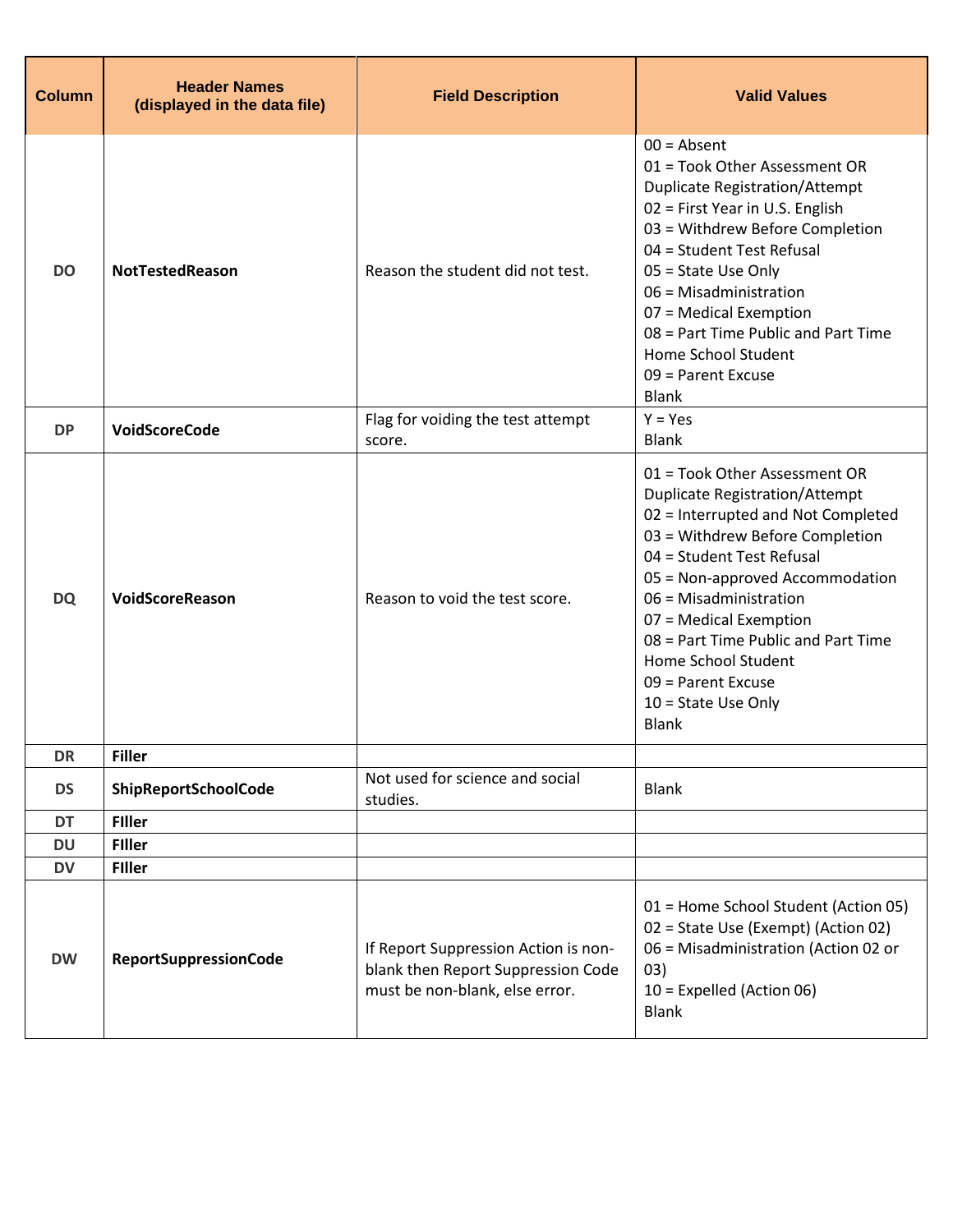| <b>Column</b> | <b>Header Names</b><br>(displayed in the data file) | <b>Field Description</b>                                                               | <b>Valid Values</b>                                                                                                                                                                                                                                                                                                                                                                                                                                                                                                                                                                                                                                                                                                                                                                                                                                                                                                                                                                                                                                                                                                                                                                                                                                |
|---------------|-----------------------------------------------------|----------------------------------------------------------------------------------------|----------------------------------------------------------------------------------------------------------------------------------------------------------------------------------------------------------------------------------------------------------------------------------------------------------------------------------------------------------------------------------------------------------------------------------------------------------------------------------------------------------------------------------------------------------------------------------------------------------------------------------------------------------------------------------------------------------------------------------------------------------------------------------------------------------------------------------------------------------------------------------------------------------------------------------------------------------------------------------------------------------------------------------------------------------------------------------------------------------------------------------------------------------------------------------------------------------------------------------------------------|
| <b>DX</b>     | <b>ReportSuppressionAction</b>                      | Description of the reporting action<br>associated with the Report<br>Suppression Code. | <b>Blank</b><br>02 = The student record receives an<br>Individual Student Report (ISR) with a<br>summative score and the student<br>record is included on the Roster Report<br>with a summative score. The student is<br>excluded from all Aggregate reports<br>(Growth and Performance views for<br>School, State, District).<br>03 = The student record will be<br>included on the Roster Report but the<br>summative score will be n/a. The<br>student record will not receive an<br>Individual Student Report (ISR) and the<br>student record is excluded from all<br>Aggregate reports (Growth and<br>Performance views for School, State,<br>District).<br>05 = The student record only receives<br>an Individual Student Report (ISR). The<br>student record is excluded from the<br>Roster Report and all Aggregate<br>reports (Growth and Performance<br>views for School, State, District).<br>06 = The student record only receives<br>an Individual Student Report (ISR). The<br>student record is included in the Roster<br>Report but excluded in school<br>Aggregate reporting (Growth and<br>Performance views). The student<br>record is included in State, District, and<br>Aggregate reports (Growth and<br>Performance views). |
|               | <b>Summative Report fields</b>                      |                                                                                        |                                                                                                                                                                                                                                                                                                                                                                                                                                                                                                                                                                                                                                                                                                                                                                                                                                                                                                                                                                                                                                                                                                                                                                                                                                                    |
| <b>DY</b>     | <b>RegistrationCreateDate</b>                       | Date and time test registration was<br>created.                                        | YYYY-MM-DDTHH:MM:SS                                                                                                                                                                                                                                                                                                                                                                                                                                                                                                                                                                                                                                                                                                                                                                                                                                                                                                                                                                                                                                                                                                                                                                                                                                |
| <b>DZ</b>     | <b>Filler</b>                                       |                                                                                        |                                                                                                                                                                                                                                                                                                                                                                                                                                                                                                                                                                                                                                                                                                                                                                                                                                                                                                                                                                                                                                                                                                                                                                                                                                                    |
| EA            | <b>Filler</b>                                       |                                                                                        |                                                                                                                                                                                                                                                                                                                                                                                                                                                                                                                                                                                                                                                                                                                                                                                                                                                                                                                                                                                                                                                                                                                                                                                                                                                    |
| EB            | <b>Filler</b>                                       |                                                                                        |                                                                                                                                                                                                                                                                                                                                                                                                                                                                                                                                                                                                                                                                                                                                                                                                                                                                                                                                                                                                                                                                                                                                                                                                                                                    |
| EC            | <b>Filler</b>                                       |                                                                                        |                                                                                                                                                                                                                                                                                                                                                                                                                                                                                                                                                                                                                                                                                                                                                                                                                                                                                                                                                                                                                                                                                                                                                                                                                                                    |
| <b>ED</b>     | <b>Filler</b>                                       |                                                                                        |                                                                                                                                                                                                                                                                                                                                                                                                                                                                                                                                                                                                                                                                                                                                                                                                                                                                                                                                                                                                                                                                                                                                                                                                                                                    |
| EE            | <b>Filler</b>                                       |                                                                                        |                                                                                                                                                                                                                                                                                                                                                                                                                                                                                                                                                                                                                                                                                                                                                                                                                                                                                                                                                                                                                                                                                                                                                                                                                                                    |
| EF            | <b>Filler</b>                                       |                                                                                        |                                                                                                                                                                                                                                                                                                                                                                                                                                                                                                                                                                                                                                                                                                                                                                                                                                                                                                                                                                                                                                                                                                                                                                                                                                                    |
| EG            | <b>Filler</b>                                       |                                                                                        |                                                                                                                                                                                                                                                                                                                                                                                                                                                                                                                                                                                                                                                                                                                                                                                                                                                                                                                                                                                                                                                                                                                                                                                                                                                    |
| <b>EH</b>     | AssessmentYear                                      | Based on Admin code; coalts16 =<br>2015-2016                                           | 2015-2016                                                                                                                                                                                                                                                                                                                                                                                                                                                                                                                                                                                                                                                                                                                                                                                                                                                                                                                                                                                                                                                                                                                                                                                                                                          |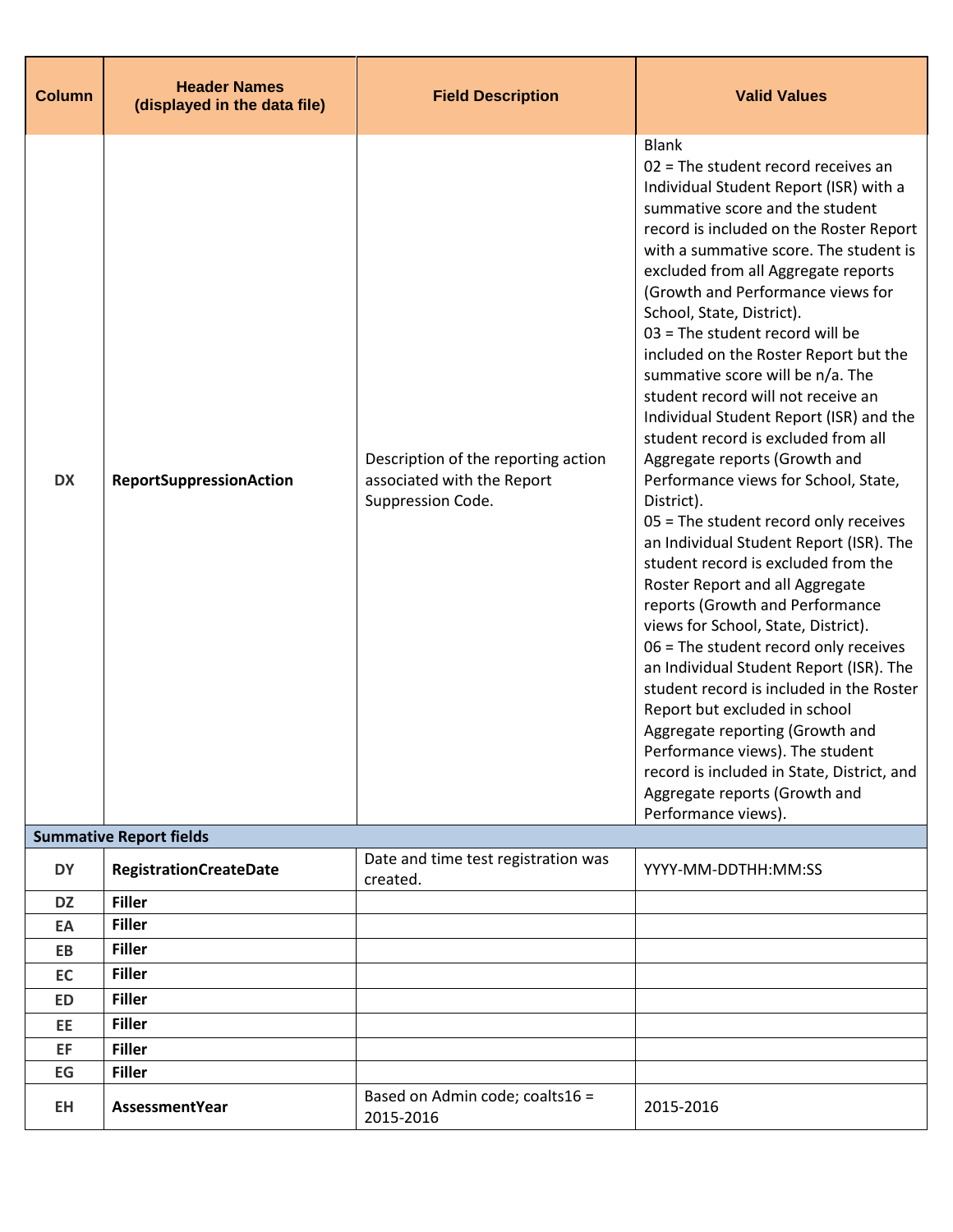| <b>Column</b> | <b>Header Names</b><br>(displayed in the data file) | <b>Field Description</b>                                                                                                                                                                                                 | <b>Valid Values</b>                                                                                                                                  |
|---------------|-----------------------------------------------------|--------------------------------------------------------------------------------------------------------------------------------------------------------------------------------------------------------------------------|------------------------------------------------------------------------------------------------------------------------------------------------------|
| EI.           | <b>AssessmentGrade</b>                              | Derived based on test code and used<br>in aggregation in the data warehouse<br>and in the first paragraph in the ISR<br>where it list grade and subject.                                                                 | $Soc04A = Grade 4$<br>$SciO5A = Grade 5$<br>$SocO7A = Grade 7$<br>$Sci08A = Grade 8$<br>$SciHSA = Grade 11$                                          |
| EJ            | <b>Subject</b>                                      | Derived based on test code and used<br>in the text of the ISR and aggregation<br>based on subject.                                                                                                                       | Soc04A = Social Studies<br>Sci05A = Science<br>Soc07A = Social Studies<br>Sci08A = Science<br>SciHSA = Science                                       |
|               |                                                     | Derived from race and ethnicity fields                                                                                                                                                                                   |                                                                                                                                                      |
|               |                                                     | Hispanic trumps all race fields.<br>Example: if Hispanic and White are<br>Yes only report Hispanic (4) in this<br>field                                                                                                  | 01 = American Indian or Alaska Native<br>$02 = Asian$<br>03 = Black or African American                                                              |
| <b>EK</b>     | <b>FederalRaceEthnicity</b>                         | If more than one race (American<br>Indian or Alaska Native, Asian, Black<br>or African American, Native Hawaiian<br>or Other Pacific Islander, White, Two<br>or More Races) is selected report 7<br>(Two or More Races). | 04 = Hispanic or Latino<br>$05 = White$<br>06 = Native Hawaiian or other Pacific<br>Islander<br>$07 = Two$ or more races<br>$00 =$ Could not resolve |
|               |                                                     | If Ethnicity is not Hispanic and only<br>one race is Yes, report the race<br>selected (01,02,03,05, 06 or 07)                                                                                                            |                                                                                                                                                      |
| EL,           | Period                                              | (Administration) Based on Admin<br>code; coalts16 = Spring                                                                                                                                                               | Spring                                                                                                                                               |
| <b>EM</b>     | TestingOrganizationalType                           |                                                                                                                                                                                                                          | $03 =$ School                                                                                                                                        |
| EN            | <b>TestingDistrictName</b>                          | For Non Schools this field will be<br>blank                                                                                                                                                                              | Alphanumeric<br><b>Blank</b>                                                                                                                         |
| EO            | <b>TestingSchoolName</b>                            |                                                                                                                                                                                                                          | Alphanumeric                                                                                                                                         |
| EP            | <b>ResponsibleOrganizationCodeTy</b><br>pe          |                                                                                                                                                                                                                          | $03 =$ School                                                                                                                                        |
| EQ            | ResponsibleDistrictName                             | For Non Schools this field will be<br>blank                                                                                                                                                                              | Alphanumeric<br><b>Blank</b>                                                                                                                         |
| ER            | ResponsibleSchoolName                               |                                                                                                                                                                                                                          | Alphanumeric                                                                                                                                         |
|               | <b>Score and Performance Levels</b>                 |                                                                                                                                                                                                                          |                                                                                                                                                      |
|               |                                                     | Accommodation on IEP-Assistive                                                                                                                                                                                           | $Y = Yes$                                                                                                                                            |
| <b>ES</b>     | <b>IEP Assist Tech</b>                              | Technology                                                                                                                                                                                                               | $N = No$<br><b>Blank</b>                                                                                                                             |
|               |                                                     |                                                                                                                                                                                                                          | $Y = Yes$                                                                                                                                            |
| ET            | <b>IEP Braille</b>                                  | Accommodation on IEP-Braille                                                                                                                                                                                             | $N = No$                                                                                                                                             |
|               |                                                     |                                                                                                                                                                                                                          | <b>Blank</b>                                                                                                                                         |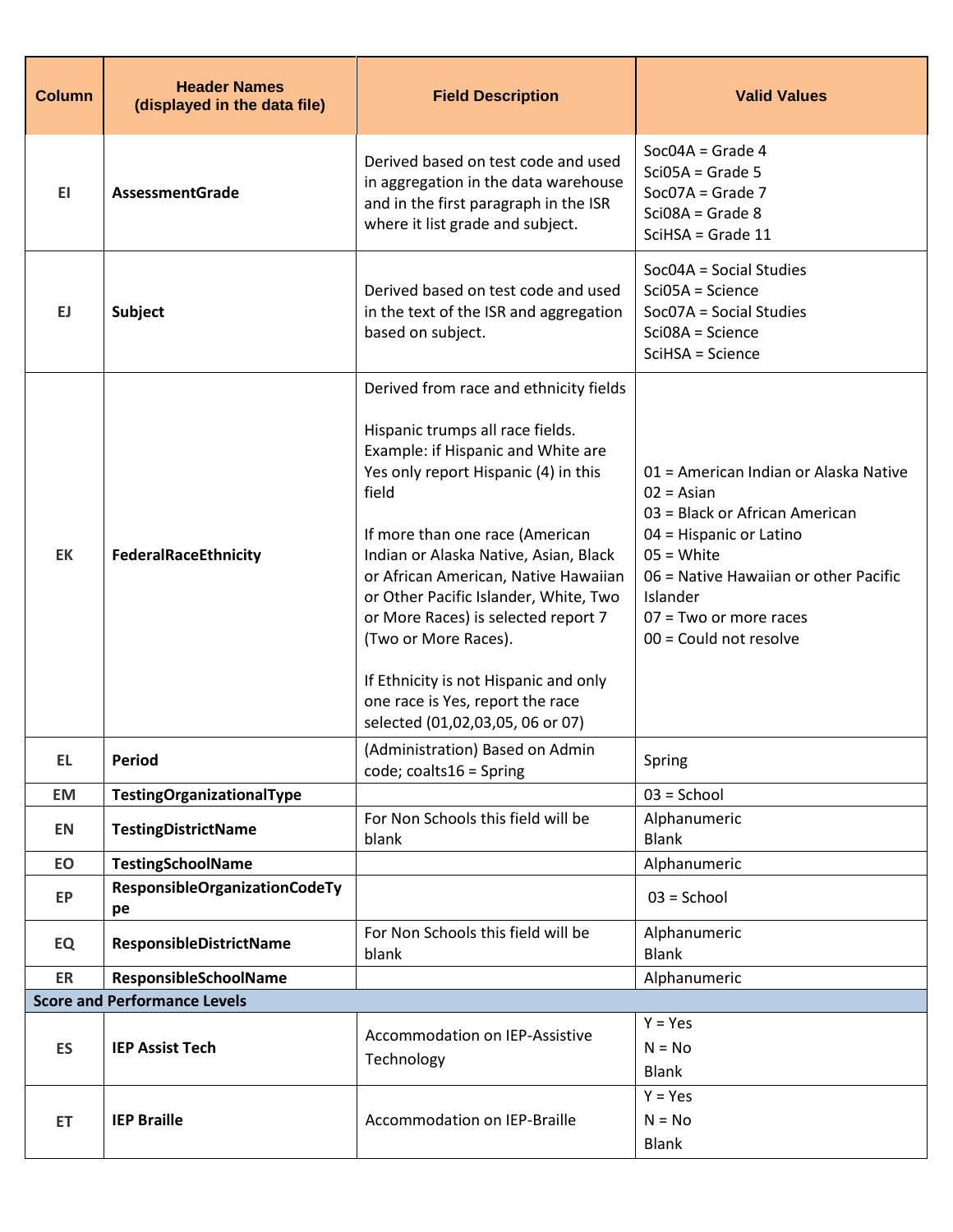| <b>Column</b>          | <b>Header Names</b><br>(displayed in the data file) | <b>Field Description</b>                          | <b>Valid Values</b>       |
|------------------------|-----------------------------------------------------|---------------------------------------------------|---------------------------|
|                        |                                                     |                                                   | $Y = Yes$                 |
| <b>EU</b>              | <b>IEP Eye Gaze</b>                                 | Accommodation on IEP-Eye Gaze                     | $N = No$                  |
|                        |                                                     |                                                   | <b>Blank</b><br>$Y = Yes$ |
| EV                     | <b>IEP Mod Picture</b>                              | Accommodation on IEP-Modified                     | $N = No$                  |
|                        |                                                     | Picture Symbols                                   | <b>Blank</b>              |
|                        |                                                     |                                                   | $Y = Yes$                 |
| EW                     | <b>IEP Objects</b>                                  | Accommodation on IEP-Objects                      | $N = No$                  |
|                        |                                                     |                                                   | <b>Blank</b>              |
|                        |                                                     | Accommodation on IEP-Sign                         | $Y = Yes$                 |
| EX                     | <b>IEP Sign Language</b>                            | language                                          | $N = No$                  |
|                        |                                                     |                                                   | <b>Blank</b><br>$Y = Yes$ |
| EY                     | <b>IEP Trans Lang</b>                               | Accommodation on IEP-Translation                  | $N = No$                  |
|                        |                                                     | into Native Language                              | <b>Blank</b>              |
|                        |                                                     |                                                   | $Y = Yes$                 |
| EZ                     | <b>IEP Accomm Other</b>                             | Accommodation on IEP-Other                        | $N = No$                  |
|                        |                                                     |                                                   | <b>Blank</b>              |
|                        | <b>Assist Tech</b>                                  | <b>Accommodation Used-Assistive</b><br>Technology | $Y = Yes$                 |
| FA                     |                                                     |                                                   | $N = No$                  |
|                        |                                                     |                                                   | <b>Blank</b>              |
|                        |                                                     | <b>Accommodation Used-Braille</b>                 | $Y = Yes$                 |
| <b>FB</b>              | <b>Braille</b>                                      |                                                   | $N = No$                  |
|                        |                                                     |                                                   | <b>Blank</b><br>$Y = Yes$ |
| <b>FC</b>              | <b>Eye Gaze</b>                                     | <b>Accommodation Used-Eye Gaze</b>                | $N = No$                  |
|                        |                                                     |                                                   | <b>Blank</b>              |
|                        |                                                     |                                                   | $Y = Yes$                 |
| <b>FD</b>              | <b>Mod Picture</b>                                  | <b>Accommodation Used-Modified</b>                | $N = No$                  |
|                        |                                                     | Picture Symbols                                   | <b>Blank</b>              |
|                        |                                                     |                                                   | $Y = Yes$                 |
| FE.                    | <b>Objects</b>                                      | <b>Accommodation Used-Objects</b>                 | $N = No$                  |
|                        |                                                     |                                                   | <b>Blank</b>              |
|                        |                                                     |                                                   | $Y = Yes$                 |
| FF.                    | <b>Sign Language</b>                                | Accommodation on Sign language                    | $N = No$                  |
|                        |                                                     |                                                   | <b>Blank</b><br>$Y = Yes$ |
| $\mathsf{F}\mathsf{G}$ | <b>Trans Lang</b>                                   | Accommodation Used-Translation                    | $N = No$                  |
|                        |                                                     | into Native Language                              | <b>Blank</b>              |
|                        |                                                     |                                                   | $Y = Yes$                 |
| FH.                    | <b>Accomm Other</b>                                 | Accommodation Used-Other                          | $N = No$                  |
|                        |                                                     |                                                   | <b>Blank</b>              |